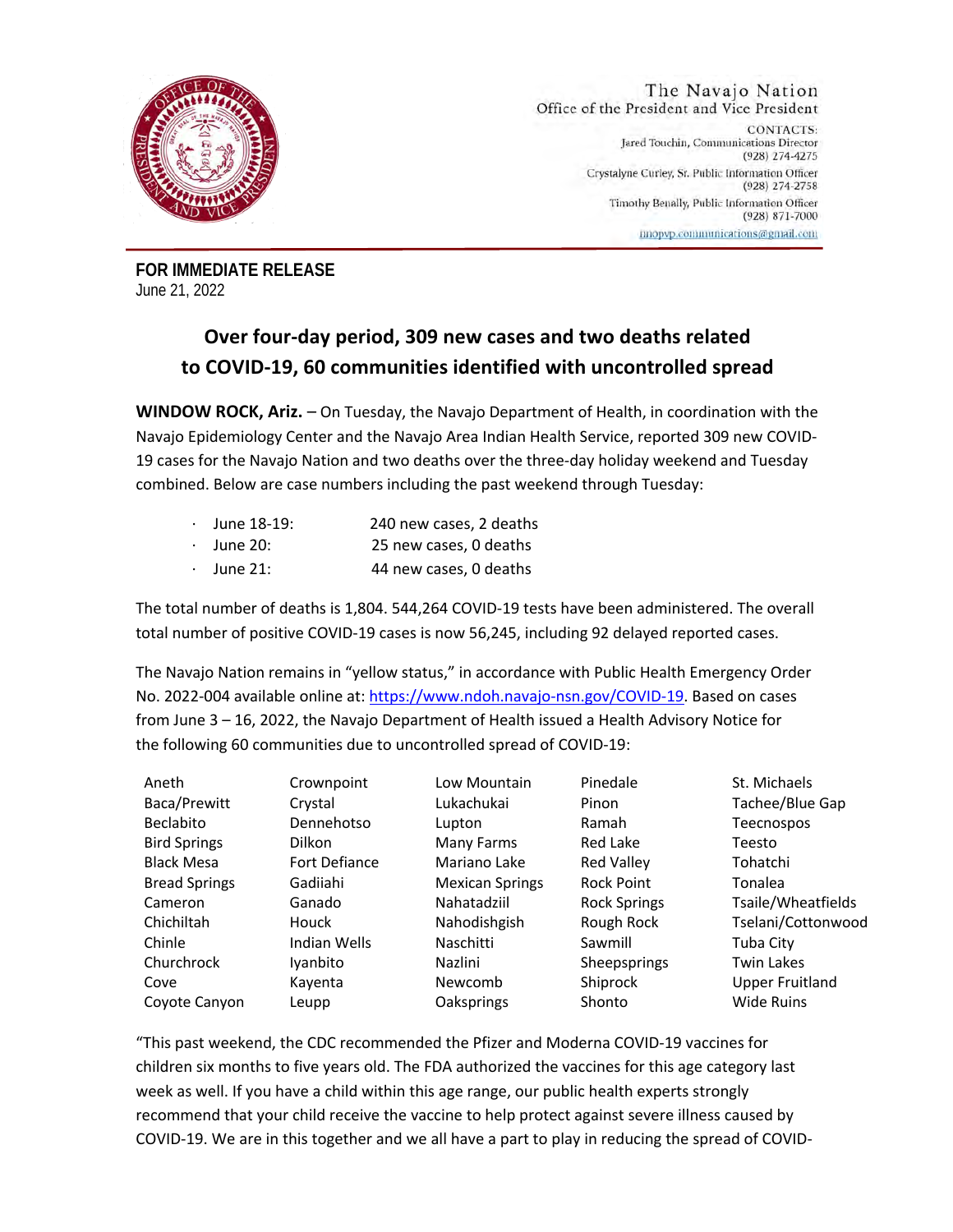19 in our households and within our communities. Please continue to take precautions and to mask up in public places," said Navajo Nation President Jonathan Nez.

Health care facilities on the Navajo Nation continue to administer COVID-19 vaccines. If you would like to receive one of the COVID-19 vaccines, please contact your health care provider and schedule an appointment.

"We are hopeful that we will not see a big increase in new COVID-19 cases due to the Father's Day holiday this past weekend. This pandemic continues to challenge many of our people, but through our faith and the strength we gain through the compassion of our loved ones, we remain strong. Please remember to pray each day and continue to be very cautious," said Vice President Myron Lizer.

For more information, including helpful prevention tips, and resources to help stop the spread of COVID-19, visit the Navajo Department of Health's COVID-19 website: http://www.ndoh.navajonsn.gov/COVID-19. For COVID-19 related questions and information, call (928) 871-7014.

# # #

For the latest news from the Office of the President and Vice President, please visit http://www.opvp.navajo-nsn.gov/ or find us on Facebook, Twitter, and Instagram.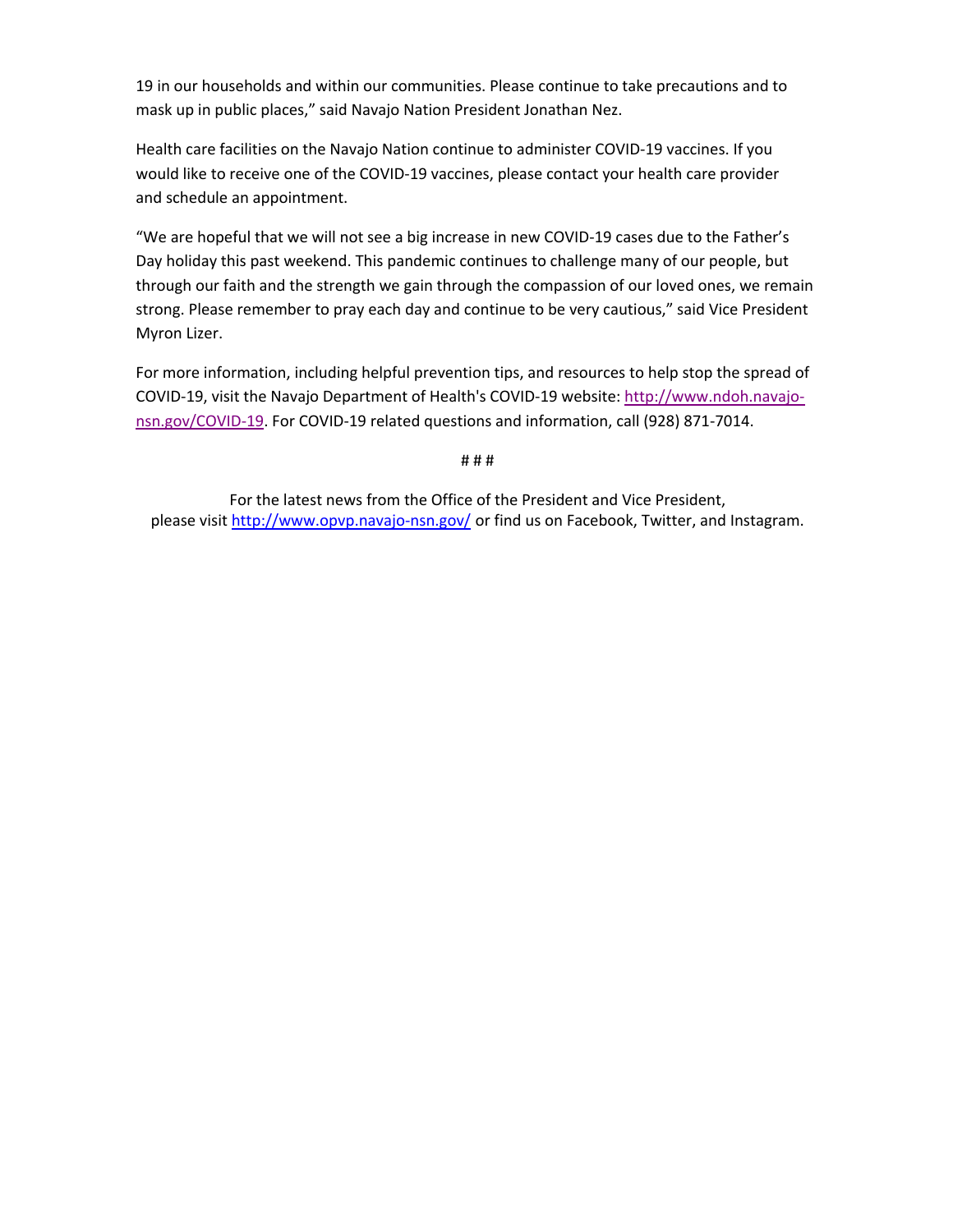## **THE NAVAJO NATION**

## JONATHAN NEZ | PRESIDENT MYRON LIZER | VICE PRESIDENT



June 21, 2022

## **Navajo Department of Health Health Advisory Notice (HAN) COVID-19 Community Advisory No. 83 —Safety Precautions**

**WINDOW ROCK, AZ** – The Navajo Health Command Operations Center is issuing uncontrolled spread of COVID-19 advisory for the following communities. The cases reflect dates June 3 – 16, 2022. The advisory will be in effect until the risk and cases decline.

The following communities are identified as having uncontrolled spread of COVID-19:

| Aneth                | Crownpoint    | Low Mountain           | Pinedale          | St. Michaels           |
|----------------------|---------------|------------------------|-------------------|------------------------|
| Baca/Prewitt         | Crystal       | Lukachukai             | Pinon             | Tachee/Blue Gap        |
| Beclabito            | Dennehotso    | Lupton                 | Ramah             | Teecnospos             |
| <b>Bird Springs</b>  | Dilkon        | Many Farms             | Red Lake          | Teesto                 |
| <b>Black Mesa</b>    | Fort Defiance | Mariano Lake           | <b>Red Valley</b> | Tohatchi               |
| <b>Bread Springs</b> | Gadiiahi      | <b>Mexican Springs</b> | <b>Rock Point</b> | Tonalea                |
| Cameron              | Ganado        | Nahatadziil            | Rock Springs      | Tsaile/Wheatfields     |
| Chichiltah           | Houck         | Nahodishgish           | Rough Rock        | Tselani/Cottonwood     |
| Chinle               | Indian Wells  | Naschitti              | Sawmill           | Tuba City              |
| Churchrock           | Iyanbito      | Nazlini                | Sheepsprings      | <b>Twin Lakes</b>      |
| Cove                 | Kayenta       | Newcomb                | Shiprock          | <b>Upper Fruitland</b> |
| Coyote Canyon        | Leupp         | Oaksprings             | Shonto            | <b>Wide Ruins</b>      |

All residents should take precautions to protect their health from the spread of COVID-19. Individuals with the following conditions are at higher risk of being affected from COVID-19.

| People at Increased Risk for Severe Illness |                                       | Might be at Increased Risk for Severe Illness |                                         |  |
|---------------------------------------------|---------------------------------------|-----------------------------------------------|-----------------------------------------|--|
|                                             | Older Adults                          |                                               | Asthma                                  |  |
|                                             | Cancer                                | ٠                                             | Cerebrovascular disease                 |  |
|                                             | Chronic kidney disease                |                                               | Cystic fibrosis                         |  |
|                                             | Chronic obstructive pulmonary disease | ٠                                             | Hypertension or high blood pressure     |  |
|                                             | Heart conditions                      |                                               | Immunocompromised state                 |  |
|                                             | Immunocompromised state               | $\bullet$                                     | Neurologic conditions, such as dementia |  |
|                                             | Obesity and severe obesity            | ٠                                             | Liver disease                           |  |
|                                             | Pregnancy                             | ٠                                             | Overweight                              |  |
|                                             | Sickle cell disease                   | $\bullet$                                     | Pulmonary fibrosis                      |  |
|                                             | Smoking                               | $\bullet$                                     | Thalassemia                             |  |
|                                             | Type 2 diabetes mellitus              |                                               | Type 1 diabetes mellitus                |  |

All residents should practice health and safety measures:

- Get vaccinated.
- Wear a mask in the public.
- Avoid close contact with people who are sick.